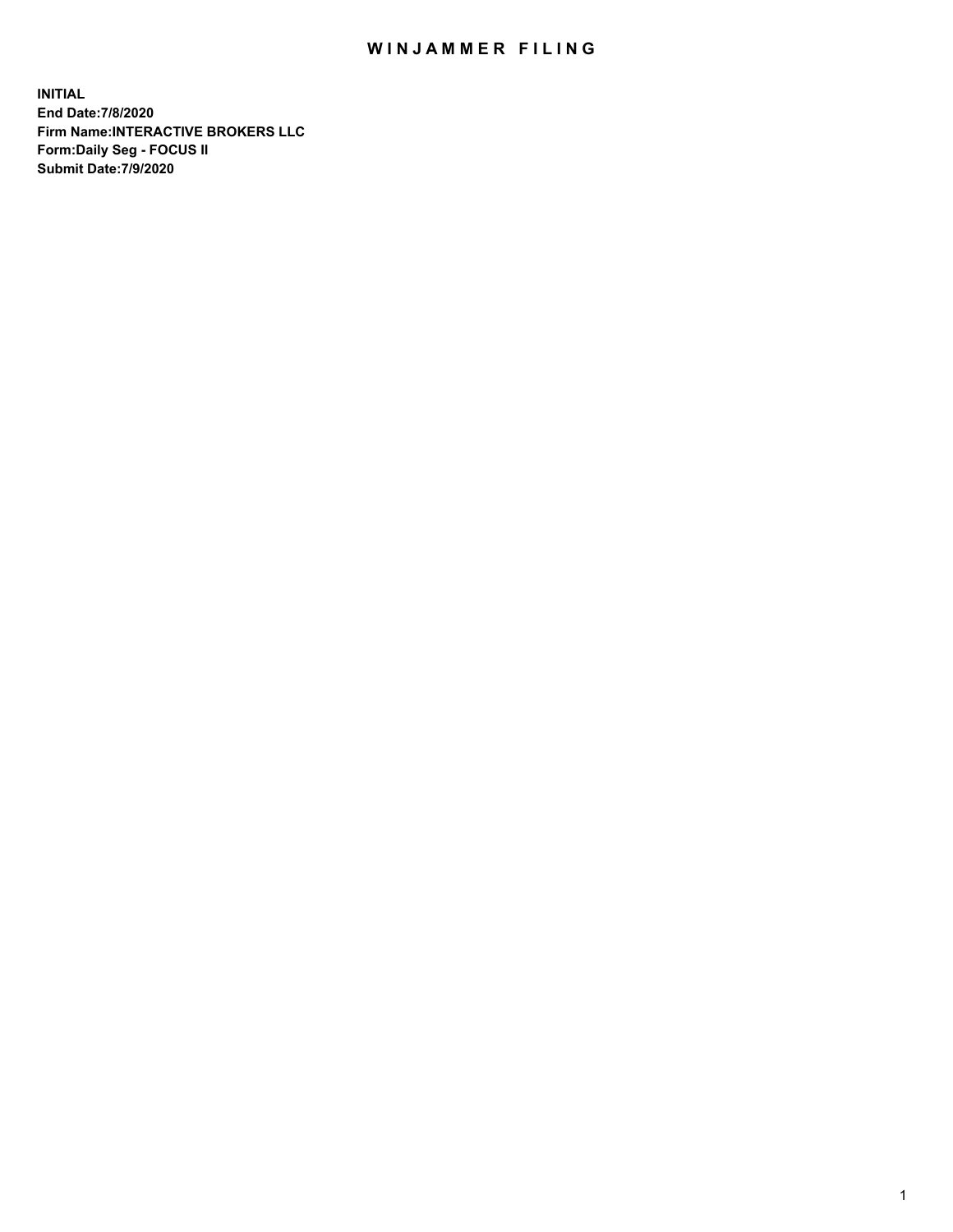**INITIAL End Date:7/8/2020 Firm Name:INTERACTIVE BROKERS LLC Form:Daily Seg - FOCUS II Submit Date:7/9/2020 Daily Segregation - Cover Page**

| Name of Company                                                                                                                                                                                                                                                                                                               | <b>INTERACTIVE BROKERS LLC</b>                                                             |
|-------------------------------------------------------------------------------------------------------------------------------------------------------------------------------------------------------------------------------------------------------------------------------------------------------------------------------|--------------------------------------------------------------------------------------------|
| <b>Contact Name</b>                                                                                                                                                                                                                                                                                                           | <b>James Menicucci</b>                                                                     |
| <b>Contact Phone Number</b>                                                                                                                                                                                                                                                                                                   | 203-618-8085                                                                               |
| <b>Contact Email Address</b>                                                                                                                                                                                                                                                                                                  | jmenicucci@interactivebrokers.c<br>om                                                      |
| FCM's Customer Segregated Funds Residual Interest Target (choose one):<br>a. Minimum dollar amount: : or<br>b. Minimum percentage of customer segregated funds required:% ; or<br>c. Dollar amount range between: and; or<br>d. Percentage range of customer segregated funds required between:% and%.                        | $\overline{\mathbf{0}}$<br>0<br>155,000,000 245,000,000<br><u>00</u>                       |
| FCM's Customer Secured Amount Funds Residual Interest Target (choose one):<br>a. Minimum dollar amount: ; or<br>b. Minimum percentage of customer secured funds required:% ; or<br>c. Dollar amount range between: and; or<br>d. Percentage range of customer secured funds required between:% and%.                          | $\overline{\mathbf{0}}$<br>$\overline{\mathbf{0}}$<br>80,000,000 120,000,000<br><u>0 0</u> |
| FCM's Cleared Swaps Customer Collateral Residual Interest Target (choose one):<br>a. Minimum dollar amount: ; or<br>b. Minimum percentage of cleared swaps customer collateral required:%; or<br>c. Dollar amount range between: and; or<br>d. Percentage range of cleared swaps customer collateral required between:% and%. | $\frac{0}{0}$<br>0 <sub>0</sub><br>0 <sub>0</sub>                                          |

Attach supporting documents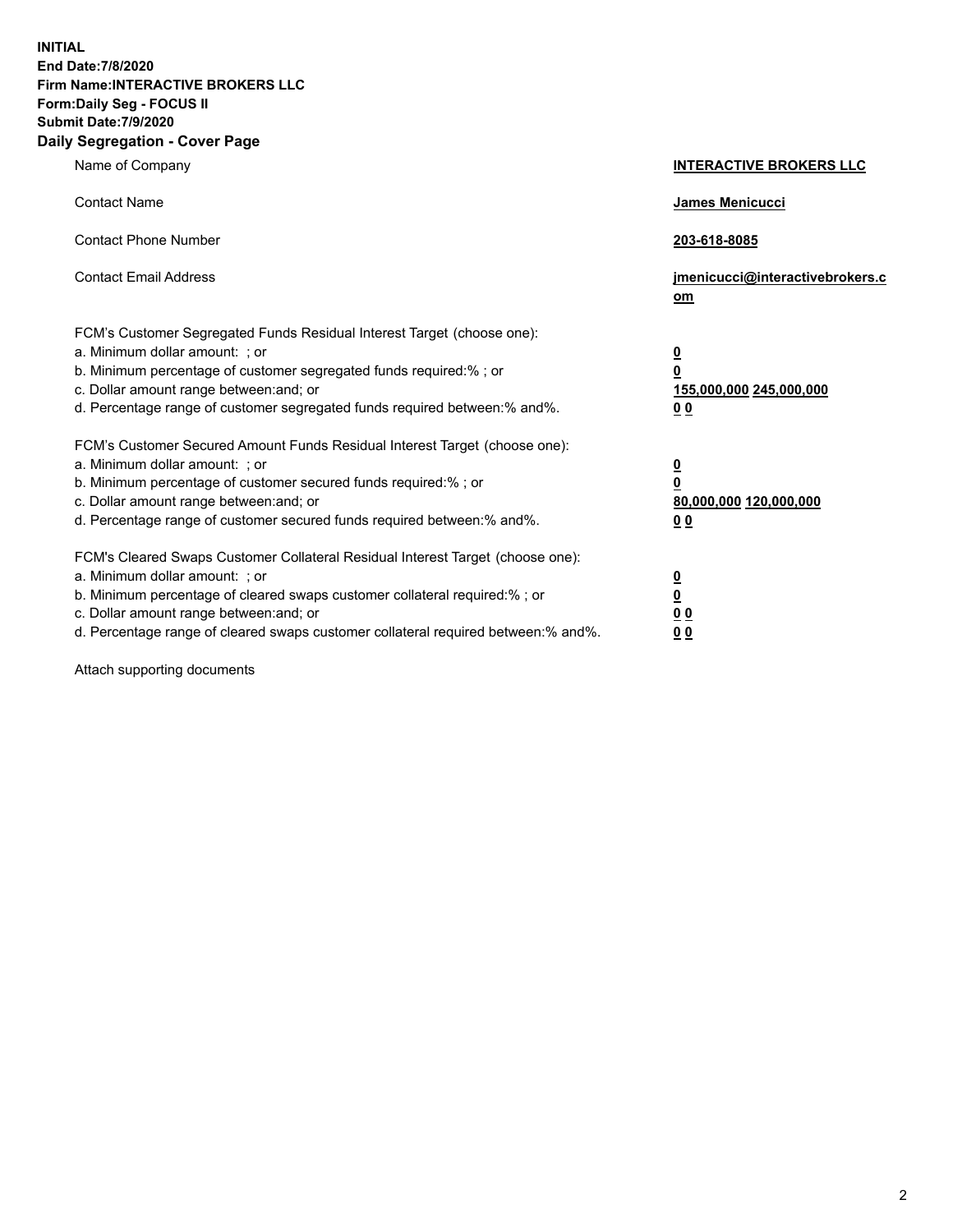**INITIAL End Date:7/8/2020 Firm Name:INTERACTIVE BROKERS LLC Form:Daily Seg - FOCUS II Submit Date:7/9/2020 Daily Segregation - Secured Amounts**

|     | Daily Segregation - Secured Amounts                                                                        |                                      |
|-----|------------------------------------------------------------------------------------------------------------|--------------------------------------|
|     | Foreign Futures and Foreign Options Secured Amounts                                                        |                                      |
|     | Amount required to be set aside pursuant to law, rule or regulation of a foreign                           | $0$ [7305]                           |
|     | government or a rule of a self-regulatory organization authorized thereunder                               |                                      |
| 1.  | Net ledger balance - Foreign Futures and Foreign Option Trading - All Customers                            |                                      |
|     | A. Cash                                                                                                    | 601,768,407 [7315]                   |
|     | B. Securities (at market)                                                                                  | $0$ [7317]                           |
| 2.  | Net unrealized profit (loss) in open futures contracts traded on a foreign board of trade                  | $-8,046,362$ [7325]                  |
| 3.  | Exchange traded options                                                                                    |                                      |
|     | a. Market value of open option contracts purchased on a foreign board of trade                             | 3,509,457 [7335]                     |
|     | b. Market value of open contracts granted (sold) on a foreign board of trade                               | -1,793,361 [7337]                    |
| 4.  | Net equity (deficit) (add lines 1. 2. and 3.)                                                              | 595,438,141 [7345]                   |
| 5.  | Account liquidating to a deficit and account with a debit balances - gross amount                          | 8,171 [7351]                         |
|     | Less: amount offset by customer owned securities                                                           | 0 [7352] 8,171 [7354]                |
| 6.  | Amount required to be set aside as the secured amount - Net Liquidating Equity                             | 595,446,312 [7355]                   |
|     | Method (add lines 4 and 5)                                                                                 |                                      |
| 7.  | Greater of amount required to be set aside pursuant to foreign jurisdiction (above) or line                | 595,446,312 [7360]                   |
|     | 6.                                                                                                         |                                      |
|     | FUNDS DEPOSITED IN SEPARATE REGULATION 30.7 ACCOUNTS                                                       |                                      |
| 1.  | Cash in banks                                                                                              |                                      |
|     | A. Banks located in the United States                                                                      | 104,968,802 [7500]                   |
|     | B. Other banks qualified under Regulation 30.7                                                             | 0 [7520] 104,968,802 [7530]          |
| 2.  | <b>Securities</b>                                                                                          |                                      |
|     | A. In safekeeping with banks located in the United States                                                  | 479,908,000 [7540]                   |
|     | B. In safekeeping with other banks qualified under Regulation 30.7                                         | 0 [7560] 479,908,000 [7570]          |
| 3.  | Equities with registered futures commission merchants                                                      |                                      |
|     | A. Cash                                                                                                    | $0$ [7580]                           |
|     | <b>B.</b> Securities                                                                                       | $0$ [7590]                           |
|     | C. Unrealized gain (loss) on open futures contracts                                                        | $0$ [7600]                           |
|     | D. Value of long option contracts                                                                          | $0$ [7610]                           |
|     | E. Value of short option contracts                                                                         | 0 [7615] 0 [7620]                    |
| 4.  | Amounts held by clearing organizations of foreign boards of trade                                          |                                      |
|     | A. Cash                                                                                                    | $0$ [7640]                           |
|     | <b>B.</b> Securities                                                                                       | $0$ [7650]                           |
|     | C. Amount due to (from) clearing organization - daily variation                                            | $0$ [7660]                           |
|     | D. Value of long option contracts                                                                          | $0$ [7670]                           |
|     | E. Value of short option contracts                                                                         | 0 [7675] 0 [7680]                    |
| 5.  | Amounts held by members of foreign boards of trade                                                         |                                      |
|     | A. Cash                                                                                                    | 116,489,738 [7700]                   |
|     | <b>B.</b> Securities                                                                                       | $0$ [7710]                           |
|     | C. Unrealized gain (loss) on open futures contracts                                                        | 12,138,912 [7720]                    |
|     | D. Value of long option contracts                                                                          | 3,509,457 [7730]                     |
|     | E. Value of short option contracts                                                                         | <u>-1,793,361</u> [7735] 130,344,746 |
|     |                                                                                                            | [7740]                               |
| 6.  | Amounts with other depositories designated by a foreign board of trade                                     | $0$ [7760]                           |
| 7.  | Segregated funds on hand                                                                                   | $0$ [7765]                           |
| 8.  | Total funds in separate section 30.7 accounts                                                              | 715,221,548 [7770]                   |
| 9.  | Excess (deficiency) Set Aside for Secured Amount (subtract line 7 Secured Statement<br>Page 1 from Line 8) | 119,775,236 [7380]                   |
| 10. | Management Target Amount for Excess funds in separate section 30.7 accounts                                | 80,000,000 [7780]                    |
| 11. | Excess (deficiency) funds in separate 30.7 accounts over (under) Management Target                         | 39,775,236 [7785]                    |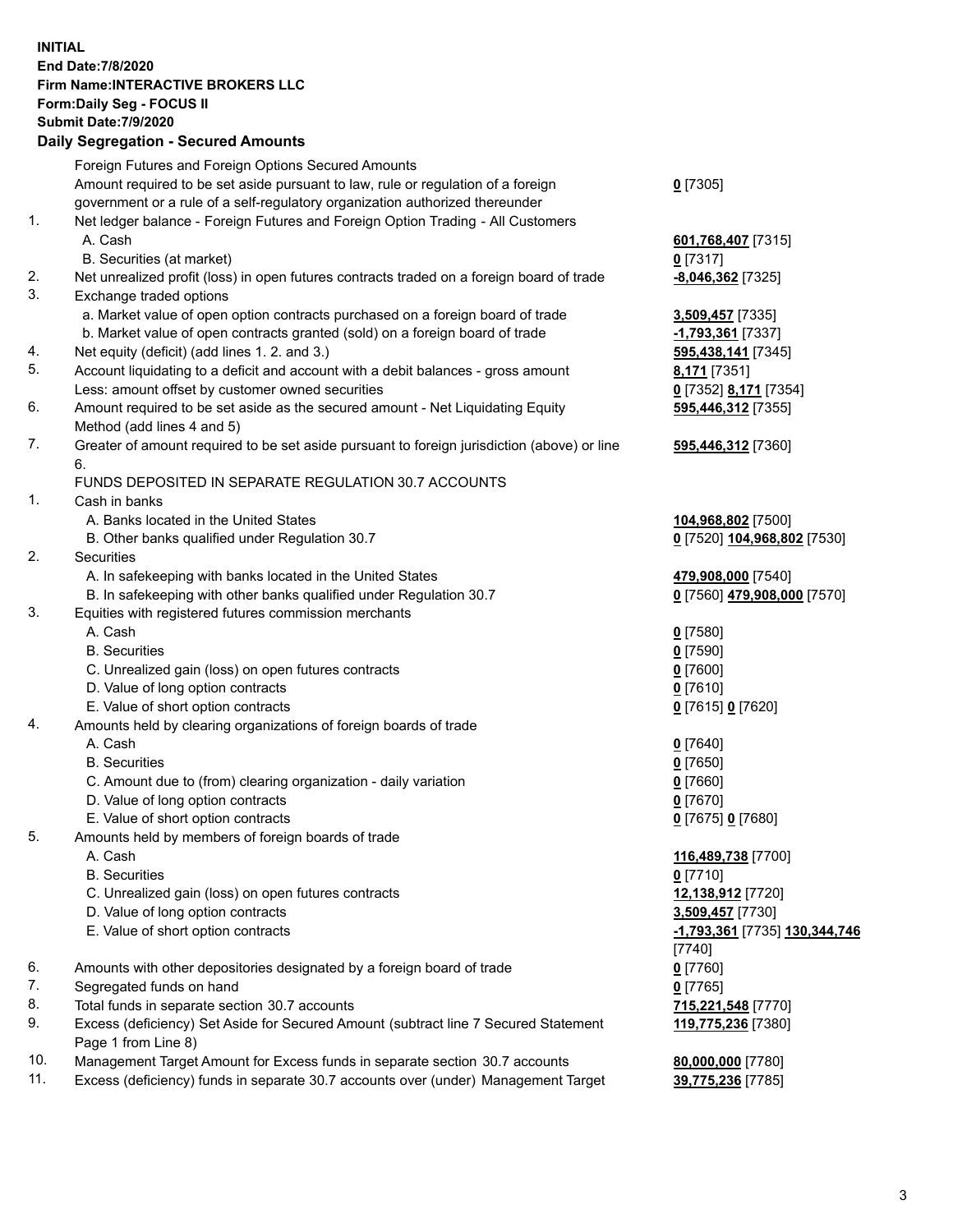**INITIAL End Date:7/8/2020 Firm Name:INTERACTIVE BROKERS LLC Form:Daily Seg - FOCUS II Submit Date:7/9/2020 Daily Segregation - Segregation Statement** SEGREGATION REQUIREMENTS(Section 4d(2) of the CEAct) 1. Net ledger balance A. Cash **5,266,954,191** [7010] B. Securities (at market) **0** [7020] 2. Net unrealized profit (loss) in open futures contracts traded on a contract market **115,275,498** [7030] 3. Exchange traded options A. Add market value of open option contracts purchased on a contract market **266,209,460** [7032] B. Deduct market value of open option contracts granted (sold) on a contract market **-217,862,282** [7033] 4. Net equity (deficit) (add lines 1, 2 and 3) **5,430,576,867** [7040] 5. Accounts liquidating to a deficit and accounts with debit balances - gross amount **6,647,177** [7045] Less: amount offset by customer securities **0** [7047] **6,647,177** [7050] 6. Amount required to be segregated (add lines 4 and 5) **5,437,224,044** [7060] FUNDS IN SEGREGATED ACCOUNTS 7. Deposited in segregated funds bank accounts A. Cash **1,103,137,470** [7070] B. Securities representing investments of customers' funds (at market) **2,597,707,190** [7080] C. Securities held for particular customers or option customers in lieu of cash (at market) **0** [7090] 8. Margins on deposit with derivatives clearing organizations of contract markets A. Cash **6,670,465** [7100] B. Securities representing investments of customers' funds (at market) **1,893,952,702** [7110] C. Securities held for particular customers or option customers in lieu of cash (at market) **0** [7120] 9. Net settlement from (to) derivatives clearing organizations of contract markets **-12,453,737** [7130] 10. Exchange traded options A. Value of open long option contracts **266,021,235** [7132] B. Value of open short option contracts **-217,807,538** [7133] 11. Net equities with other FCMs A. Net liquidating equity **0** [7140] B. Securities representing investments of customers' funds (at market) **0** [7160] C. Securities held for particular customers or option customers in lieu of cash (at market) **0** [7170] 12. Segregated funds on hand **0** [7150] 13. Total amount in segregation (add lines 7 through 12) **5,637,227,787** [7180] 14. Excess (deficiency) funds in segregation (subtract line 6 from line 13) **200,003,743** [7190] 15. Management Target Amount for Excess funds in segregation **155,000,000** [7194]

16. Excess (deficiency) funds in segregation over (under) Management Target Amount Excess

**45,003,743** [7198]